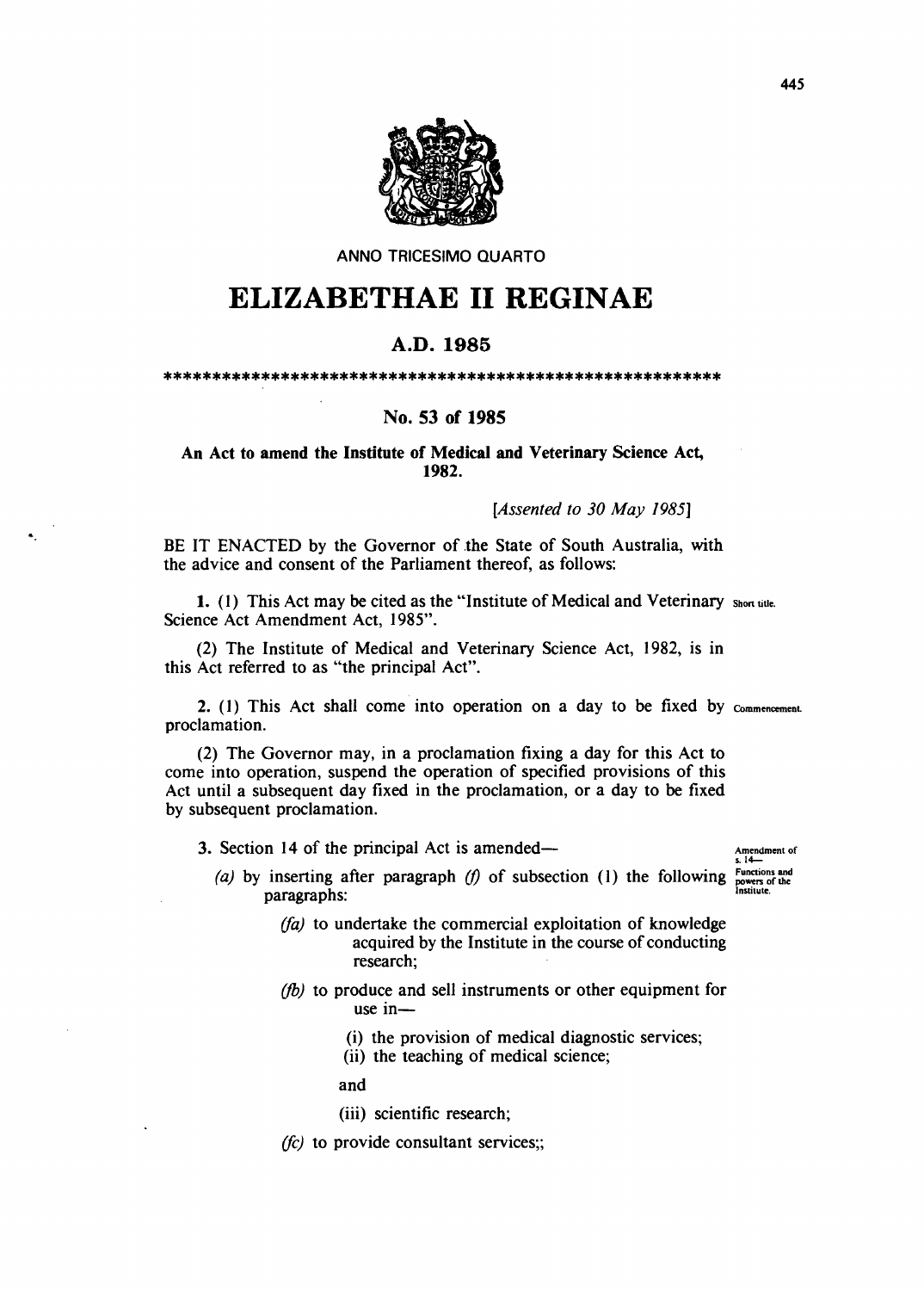- (b) by inserting after paragraph  $(a)$  of subsection (2) the following paragraph:
	- *(ab)* promote the formation of a company under the *Companies (South Australia) Code;;*

and

- (c) by striking out paragraph  $(b)$  of subsection (2) and substituting the following paragraph:
	- *(b)* delegate any of its powers, functions, duties or responsibilities-
		- (i) to a committee, a member of the council, an officer or employee of the Institute or the Health Commission, or an officer of the Public Service of the State;

or

functions under this Act.

(ii) in the case of a function referred to in subsection  $(1)$  *(fa), (fb)* or *(fc)*—to a company formed in pursuance of paragraph *(ab);.* 

4. Section 18 of the principal Act is amended by striking out from paragraph *(b)* of subsection (1) the passage "full-time".

Amendment of<br>s. 18— Superannuation. accrued leave rights. etc.

Repeal of s. 21<br>and substitution of new section.

Accounts, audit.<br>etc.

21. (1) The Institute shall cause proper accounts to be kept of its financial affairs and those of any company to which it has delegated

(2) The accounts of the Institute and of such a company shall be audited at least once in every year by the Auditor-General.

(3) For the purposes of the audit, the Auditor-General shall have and may exercise, in relation to the accounts of the Institute and of such a company and the officers and employees of the Institute and such a company, the same powers as are vested in the Auditor-General by virtue of the Audit Act, 1921, in relation to public accounts and accounting officers.

Amendment of<br>s. 23-Financial provision.

6. Section 23 of the principal Act is amended-

(a) by striking out from subsection (1) the passage "The moneys" and substituting the passage "Subject to subsection (2), the moneys";

and ·

*(b)* by inserting after its present contents as amended by this section (now to be designated as subsection  $(1)$ ) the following subsection:

> (2) Moneys received by the Institute in respect of the performance of prescribed functions shall not be paid into the Consolidated Account (unless so directed by the Treasurer) but may be applied by the Institute, without appropriation

5. Section 21 of the principal Act is repealed and the following section is substituted: